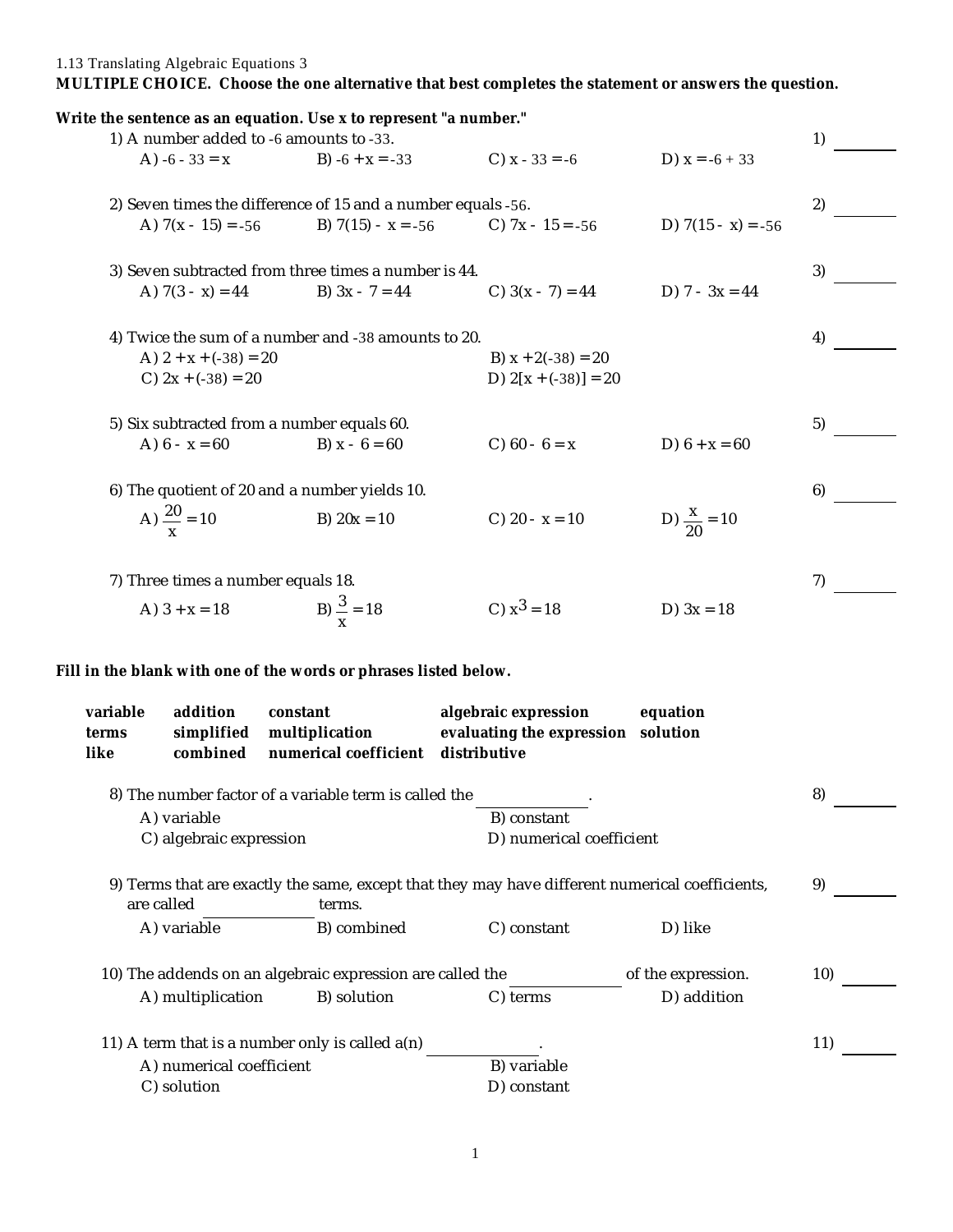| 1.13 Translating Algebraic Equations 3<br>12) A letter used to represent a number is called $a(n)$   |                                                                                                              |         |             |                          |  |  |  |
|------------------------------------------------------------------------------------------------------|--------------------------------------------------------------------------------------------------------------|---------|-------------|--------------------------|--|--|--|
| A) solution<br>C) constant                                                                           |                                                                                                              |         |             | B) numerical coefficient |  |  |  |
|                                                                                                      |                                                                                                              |         | D) variable |                          |  |  |  |
| Solve.                                                                                               |                                                                                                              |         |             |                          |  |  |  |
| 13) Alex sold his used lawn tractor and accessories for \$210. If he received twice as much money    |                                                                                                              |         |             |                          |  |  |  |
|                                                                                                      | for the lawn tractor as he did for the accessories, find how much money he received for the<br>lawn tractor. |         |             |                          |  |  |  |
|                                                                                                      | A) \$140                                                                                                     | B) \$80 | $C$ ) \$420 | D) \$70                  |  |  |  |
| 14) The product of 5 and a number is the same as 28 less twice that same number. Find the<br>number. |                                                                                                              |         |             |                          |  |  |  |
|                                                                                                      | $A)$ 4                                                                                                       | B) 14   | $C) -14$    | $D) -4$                  |  |  |  |
| 15) A number less 22 is -8. Find the number.                                                         |                                                                                                              |         |             |                          |  |  |  |
|                                                                                                      | $A)$ 14                                                                                                      | B) 30   | $C$ ) -30   | $D) -14$                 |  |  |  |